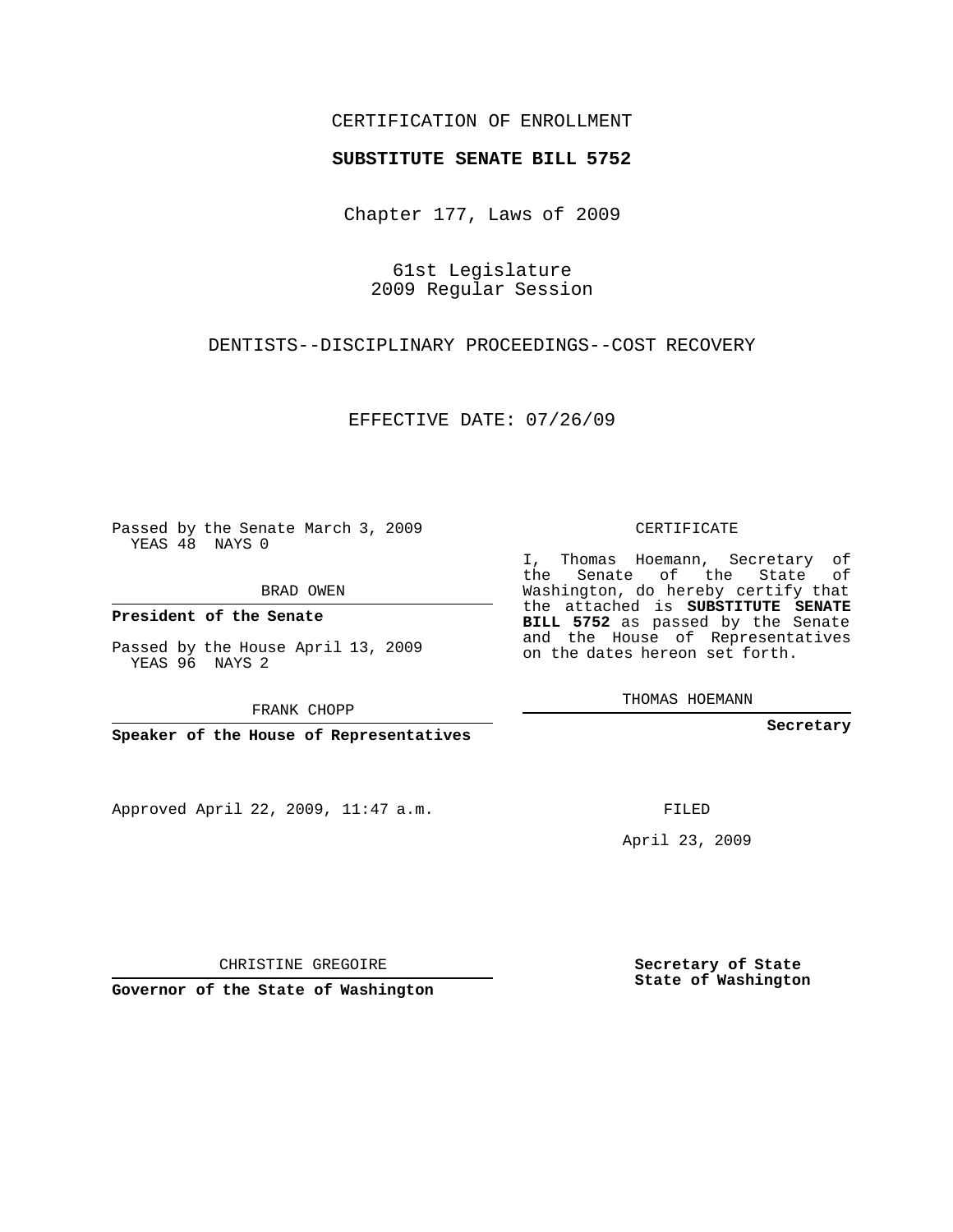## **SUBSTITUTE SENATE BILL 5752** \_\_\_\_\_\_\_\_\_\_\_\_\_\_\_\_\_\_\_\_\_\_\_\_\_\_\_\_\_\_\_\_\_\_\_\_\_\_\_\_\_\_\_\_\_

\_\_\_\_\_\_\_\_\_\_\_\_\_\_\_\_\_\_\_\_\_\_\_\_\_\_\_\_\_\_\_\_\_\_\_\_\_\_\_\_\_\_\_\_\_

Passed Legislature - 2009 Regular Session

## **State of Washington 61st Legislature 2009 Regular Session**

**By** Senate Health & Long-Term Care (originally sponsored by Senators Marr, Pflug, Hobbs, and Keiser)

READ FIRST TIME 02/10/09.

 AN ACT Relating to cost recovery in disciplinary proceedings involving dentists; and adding a new section to chapter 18.32 RCW.

BE IT ENACTED BY THE LEGISLATURE OF THE STATE OF WASHINGTON:

 NEW SECTION. **Sec. 1.** A new section is added to chapter 18.32 RCW to read as follows:

 (1) In any disciplinary case pertaining to a dentist where there is a contested hearing, if the commission or its hearing panel makes the finding requisite for, and imposes upon the dentist, a disciplinary sanction or fine under RCW 18.130.160, unless it determines to waive the assessment of a hearing fee, it shall assess against the licensee a partial recovery of the state's hearing expenses as follows:

(a) The partial recovery hearing fee must be:

 (i) An amount equal to six thousand dollars for each full hearing day in the proceeding and one-half of that amount for any partial hearing day; and

 (ii) A partial recovery of investigative and hearing preparation expenses in an amount as found to be reasonable reimbursement under the circumstances but no more than ten thousand dollars;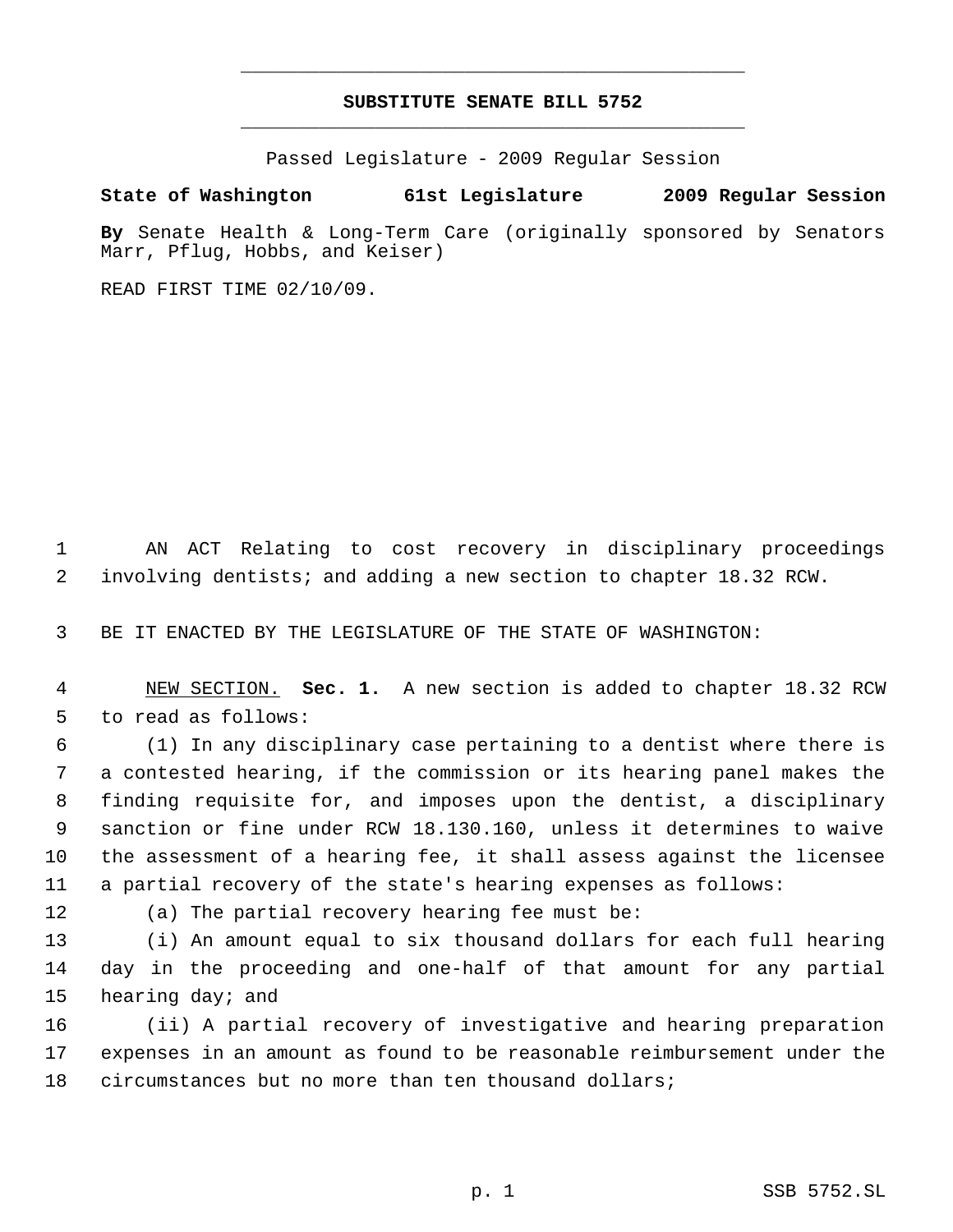(b) Substantiation of investigative and hearing preparation expenses for purposes of (a) of this subsection may be by affidavit or declaration descriptive of efforts expended, which are reviewable in the hearing as would be a cost bill;

 (c) The commission or its hearing panel may waive the partial recovery hearing fee if it determines the assessment of the fee (i) would create substantial undue hardship for the dentist, or (ii) in all the circumstances of the case, including the nature of the charges alleged, it would be manifestly unjust to assess the fee. Consideration of the waiver must be applied for and considered during the hearing itself. This may be in advance of the decision related to RCW 18.130.160.

 (2) If the dentist seeks judicial review of the disciplinary action and there was a partial recovery hearing fee assessed, then unless the license holder achieves a substantial element of relief, the reviewing trial court or appellate court shall further impose a partial cost recovery fee in the amount of twenty-five thousand dollars at the superior court level, twenty-five thousand dollars at the court of appeals level, and twenty-five thousand dollars at the supreme court level. Application for waiver may be made to the court at each level and must be considered by the court under the standards stated in subsection (1)(c) of this section.

 (3) In any disciplinary case pertaining to a dentist where the case is resolved by agreement prior to completion of a contested hearing, the commission shall assess against the dentist a partial recovery of investigative and hearing preparation expenses in an amount as found to be reasonable reimbursement in the circumstances but no more than ten thousand dollars, unless it determines to waive this fee under the standards stated in subsection (1)(c) of this section.

 (4) In any stipulated informal disposition of allegations pertaining to a dentist as contemplated under RCW 18.130.172, the potential dollar limit of reimbursement of investigative and processing costs may not exceed two thousand dollars per allegation.

 (5) Should the dentist fail to pay any agreed reimbursement or ordered cost recovery under the statute, the commission may seek collection of the amount in the same manner as enforcement of a fine under RCW 18.130.165.